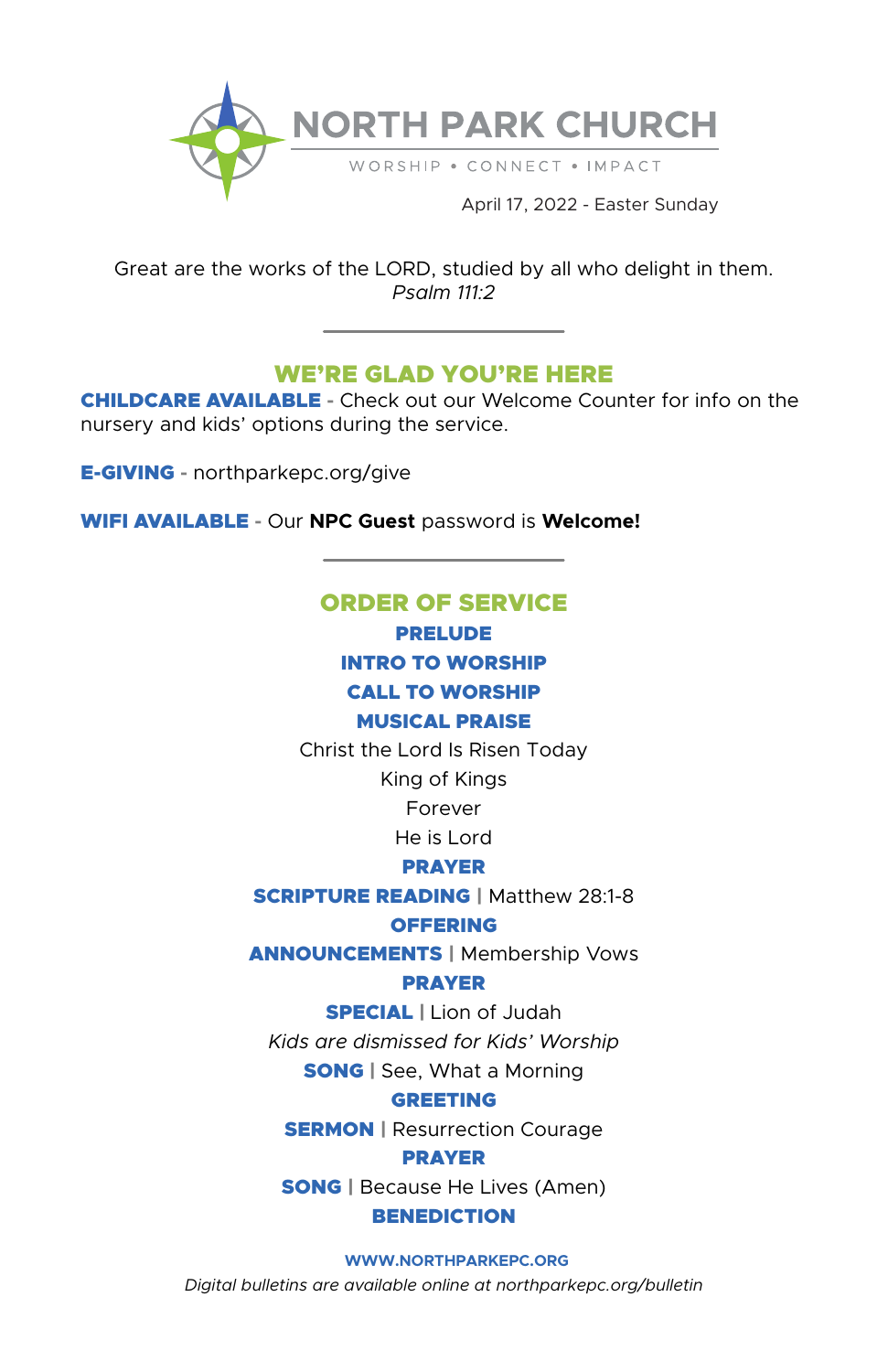# RESURRECTION COURAGE DAN HENDLEY | JOHN 11

**I.** The Jews plotted to kill Jesus because they feared losing **p**\_\_\_\_\_\_\_\_\_\_\_\_.

**II.** Pilate was afraid of Jesus but condemned him to die because he was even more fearful of the **J**\_\_\_\_\_\_\_\_\_\_\_\_\_\_\_.

**III.** Simon Peter denied Jesus because he was afraid of being associated with a **c**\_\_\_\_\_\_\_\_\_\_\_\_\_\_\_\_.

**IV.** Joseph of Arimathea was a **s**\_\_\_\_\_\_\_\_\_\_\_\_\_\_\_ Christian because he feared what others might think.

**V.** The guards at the tomb were afraid of an **a**\_\_\_\_\_\_\_\_\_\_\_\_\_\_\_\_.

**VI.** The women who came to the tomb were afraid of the angel and the **e**\_\_\_\_\_\_\_\_\_\_\_\_\_\_\_ tomb.

**VII.** The disciples were afraid of the Jews coming for them.

| <b>VIII.</b> Jesus experienced intense fear of his special <b>d</b> |                                              | but |
|---------------------------------------------------------------------|----------------------------------------------|-----|
| was not <b>c</b>                                                    | by that fear because he was confident of his |     |
| own r                                                               |                                              |     |

**APPLICATION:** We who believe in Christ can also have resurrection **c**\_\_\_\_\_\_\_\_\_\_\_\_\_\_\_\_.

**SCRIPTURE REFERENCES** | New American Standard Bible is used unless otherwise indicated

#### *JOHN 11:20-25, 45-48*

Martha therefore, when she heard that Jesus was coming, went to meet Him, but Mary stayed at the house. 21Martha then said to Jesus, "Lord, if You had been here, my brother would not have died <sup>22</sup> Even now I know that whatever You ask of God, God will give You. <sup>23</sup> Jesus said to her, "Your brother will rise again." <sup>24</sup>Martha said to Him, "I know that he will rise again in the resurrection on the last day." <sup>25</sup> Jesus said to her, "I am the resurrection and the life; he who believes in Me will live even if he dies.....45many of the Jews who came to Mary, and saw what He had done, believed in Him. 46But some of them went to the Pharisees and told them the things which Jesus had done. <sup>47</sup>Therefore the chief priests and the Pharisees convened a council, and were saying, "What are we doing? For this man is performing many signs. <sup>48"</sup>If we let Him go on like this, all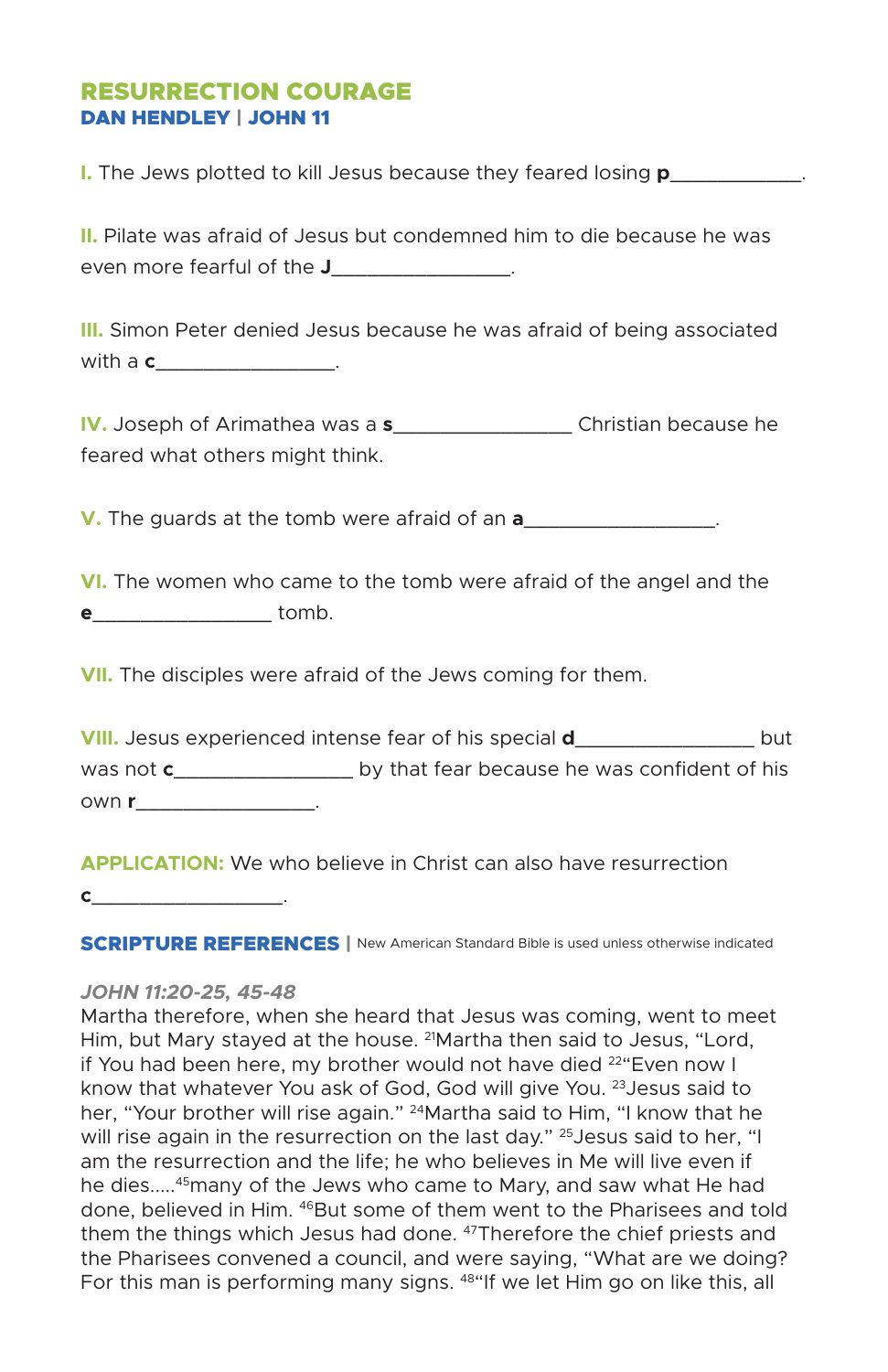men will believe in Him, and the Romans will come and take away both our place and our nation.

#### *JOHN 19:7-9, 12c,d*

The Jews answered him, "We have a law, and by that law He ought to die because He made Himself out to be the Son of God." <sup>8</sup>Therefore when Pilate heard this statement, he was even more afraid; <sup>9</sup>and he entered into the Praetorium again and said to Jesus, "Where are You from?" But Jesus gave him no answer....<sup>12c,d</sup>If you release this Man, you are no friend of Caesar; everyone who makes himself out to be a king opposes Caesar.

#### *MATTHEW 28:3-4*

His appearance was like lightning, and his clothing as white as snow. 4The guards shook for fear of him and became like dead men.

#### *JOHN 16:33*

These things I have spoken to you, that in Me you might have peace. In the world you have tribulation, but take courage; I have overcome the world.

#### *LUKE 1:68-69, 74*

Blessed be the Lord God of Israel, For He has visited us and accomplished redemption for His people, <sup>69</sup>And has raised up a horn of salvation for us In the house of David His servant....<sup>74</sup>To grant us that we, being rescued from the hand of our enemies, Might serve Him without fear.

#### *ACTS 4:10-12*

Let it be known to all of you and to all the people of Israel, that by the name of Jesus Christ the Nazarene, whom you crucified, whom God raised from the dead—by this name this man stands here before you in good health. <sup>11</sup>He is the stone which was rejected by you, the builders, but which became the chief corner stone. 12And there is salvation in no one else; for there is no other name under heaven that has been given among men by which we must be saved.

*OTHER REFERENCES* | John 19:12, John 19:38, Hebrews 12:2, John 3:16, Acts 4:1-13

#### ANNOUNCEMENTS NP-SEE

#### **SUNDAY, APRIL 24 | 11:30 a.m. | BLUE ROOM**

We invite you to come, SEE, ponder, and delight in the amazing deeds of the Lord at NPC as we celebrate together. Lunch will be provided and will be a fun time, full of joy and laughter as we recount a small portion of God's abundant grace and goodness to us. Sign up in the lobby or online at *northparkepc.org/events*